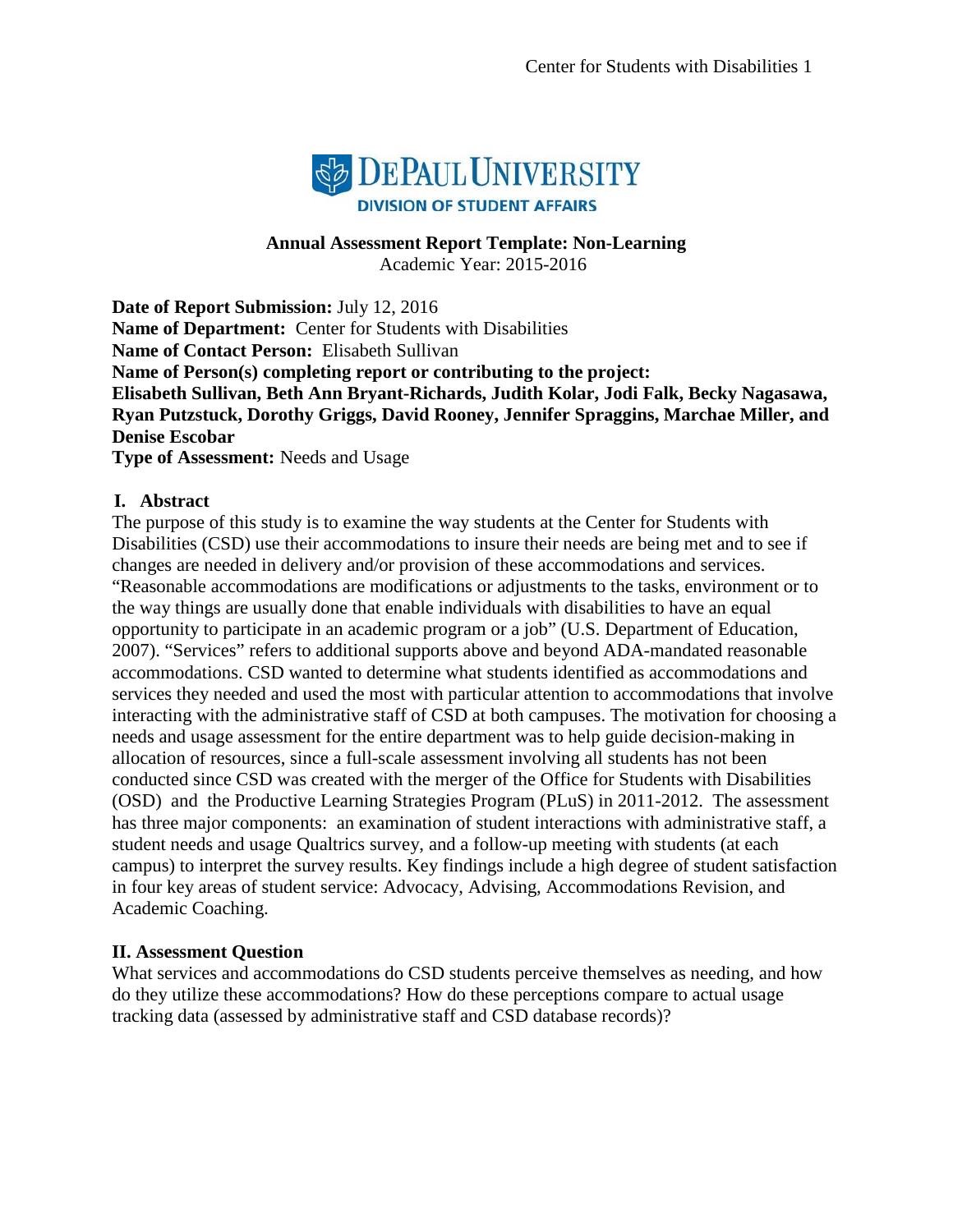# **III. Introduction & Context**

### **University Context**

**Vision 2018: (1a) Enhance and expand learning support services.** This assessment will allow us to learn where our services can be enhanced or expanded.

# **SA Division: Persistence and Academic Achievement**

### **Divisional Learning Outcome: Students who participate in Student Affairs programs and activities will be able to achieve their personal and academic goals while at DePaul through acquisition of academic and cognitive skills.**

This assessment will help us understand how accommodations and services at CSD have helped students achieve academic goals.

# **SA Division: Intrapersonal and Interpersonal Development**

**Divisional Learning Outcome: Students who participate in Student Affairs programs and activities will develop a strong sense of personal identity and form mature, respectful relationships with others.**

This assessment will help us understand how CSD students see themselves as a group within the greater culture of DePaul.

# **Supporting Scholarship**

The Council for the Advancement of Standards in Higher Education established a set of standards for disability services providers (Gomez 9). Administrative Standards for Higher Education "ensure that qualified individuals with disabilities receive reasonable and appropriate accommodations so as to have equal access to all institutional programs and services regardless of the type and extent of the disability" ("Program Review").

According to the Association on Higher Education and Disability (AHEAD), the administrative organization representing university disability service providers, program standards include the use and dissemination of assessment, disability service administratives must:

"[c]ollect student feedback to measure satisfaction....[a]ssess the effectiveness of accommodations and access provided to students with disabilities…[ensure that] [s]tudent satisfaction data is included in evaluation of disability services ("Resources").

Disability service units should also:

"[c]ollect data to monitor use of disability services...to assess the effectiveness of services provided... to identify ways the program can be improved… [and] to project program growth and needed funding increases ("Resources").

Finally, imperative to this standard, providers must, "[r]eport program evaluation data to administrators" ("Resources").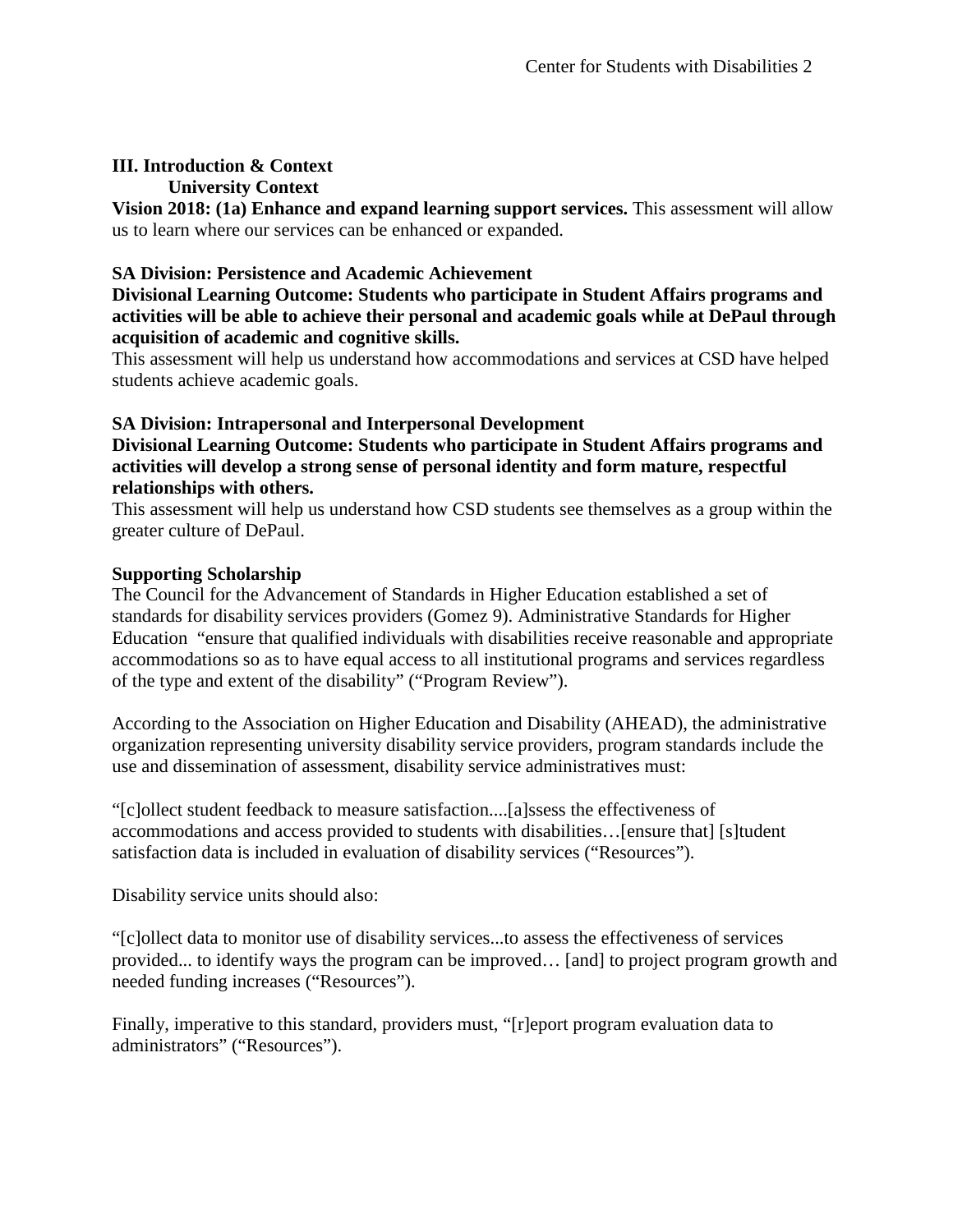# **IV. Data Collection & Methodology**

### **Student Interactions Tabulation**

In late summer of 2015, after extensive discussions between the assessment team, a need for concrete data about how students interact with CSD administrative staff (director, associate and assistant director, learning specialists) was identified. A general sense among staff that an increase in student interactions (face-to-face, phone, and email) had occurred at both campus locations spurred interest in assessing the nature and type of the interactions overall. Analyzing data for the entire quarter was necessary to accurately capture any trends, since some interactions are more common at particular times in the quarter. In consultation with Scott Tharp, Student Affairs Divisional Assessment Coordinator and Jen Sweet, Associate Director of the Office of Teaching, Learning, and Assessment, Elisabeth Sullivan and Beth Ann Bryant Richards discerned possible strategies for examining these interactions.

During autumn quarter, CSD staff developed a paper method for recording interactions with students. A draft of the recording form was circulated for feedback, and revised several times. Revisions included discussions about various types of situations and scenarios and where those would fall on the recording form. The data collection form was also shared with Scott Tharp and Jen Sweet for feedback, and then returned to the department stakeholders. With the exception of the Director, who was out of the country, the assessment team (CSD administrative staff) met during December to decide how to fill out the form in various scenarios so that data collection would be as consistent as practically possible. The data collection form (initial and revised) is included in Appendices 1 and 2.

All CSD administrative staff members (Director, Associate and Assistant Director and the Full and Part-Time Learning Specialists) tracked their interactions with students using the data collection forms with the predetermined criteria. After the second week, staff met to discuss any ambiguities within the consistency of data collection. At that time, the form was altered to reflect the staff's clearer understanding of some of the types of interactions that were consistently arising to be coded. "Partner with Other DPU" was added, eliminating much of the need for "Other." In addition, a "Compliance" checkbox was added so that staff did not have to scribe a "C" on the form. Each form represented a discrete student interaction, but multiple activities could occur within that interaction. Several times during weeks three and four of the quarter the administrators conferred to insure that similar situations were being coded in similar ways. The Associate Director was not available to capture data the first week of the quarter (email forwarded to other loop staff), and the Director was not able to record data consistently for the first several weeks of the term. These variables were considered in the overall interpretation of the data.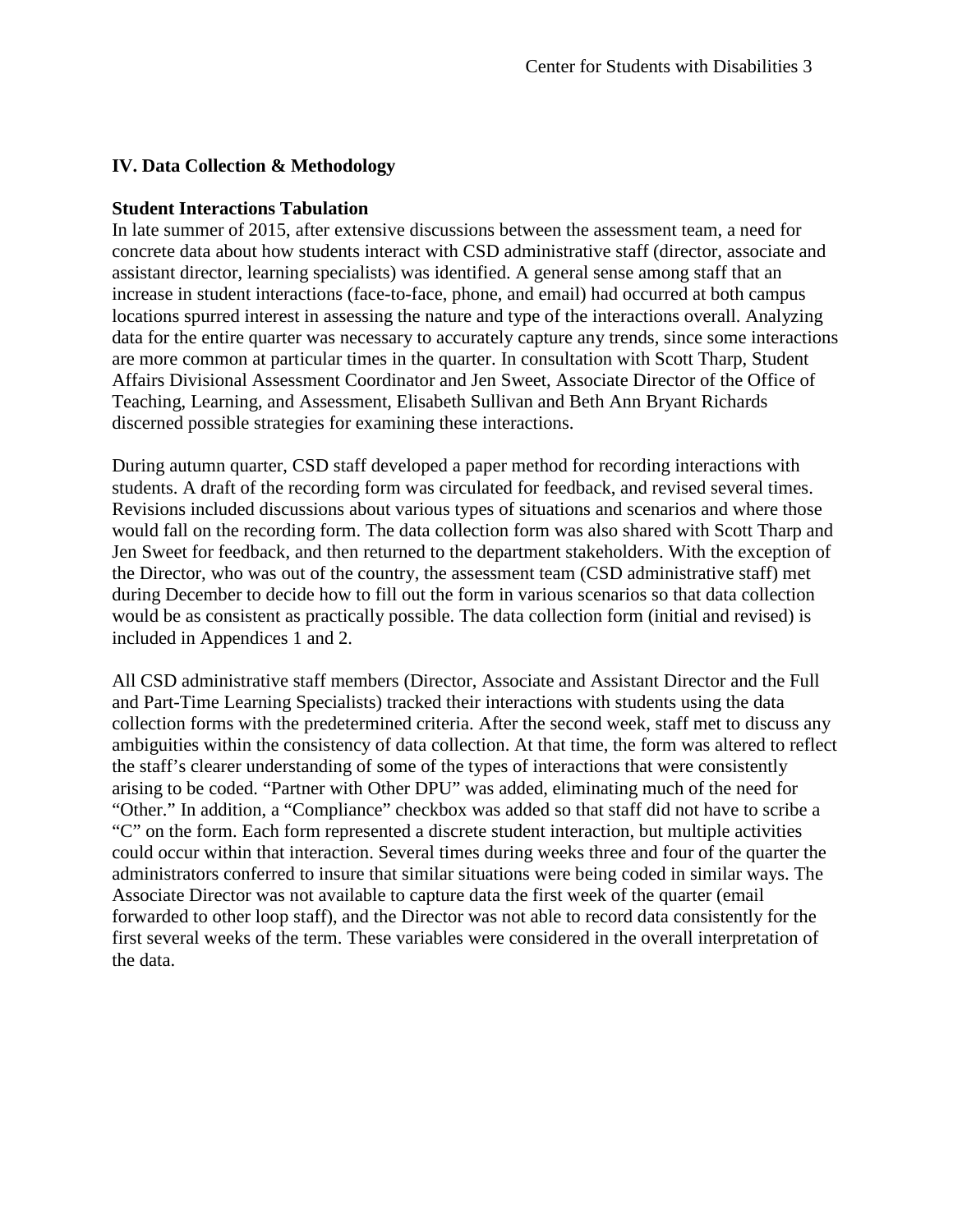### **Qualtrics Student Survey**

During December, CSD administrative staff met to discuss how to best survey the entire CSD population about their need for accommodations and services, their perception of their usage of accommodations and services, and some open-ended questions to tease out any additional issues. Sampling was ruled out as a technique so that every CSD student would have the opportunity for input. Staff determined an automated survey would work best because it provided all CSD students with an opportunity to participate. Several meetings took place with Scott Tharp to narrow the focus and adjust the format of the questions to best elicit CSD student accommodations and services usage and to construct questions so that the survey data could align with the Student Interactions tabulations. Ultimately, the survey underwent six revisions with input from all administrative staff and Scott Tharp. The final version of the survey is included as Appendix 3.

A ticket was submitted to the Student Affairs automated request system to have the survey link sent to all active CSD students. The email is included in Appendix 4. The second week of the quarter was determined to be optimal to distribute the survey—prior to exams, yet after the initial chaos of the first week of the term. However, there was a delay in distribution, and the email with link to the survey did not go out until April 19.

Initial questions in the survey were designed to determine student usage of services with particular attention to location. The next portion of the survey posed questions about needs and use of accommodations and services. Some accommodations (i.e., Exam Proctoring) can be tracked using CSD data collected through PeopleSoft or the CSD database. Other accommodations and services (i.e., Advocacy) have traditionally been difficult to count. One section for both needs and usage was designed to line up with the areas tabulated in the data collection done by the administrative staff. The open-ended question at the end gave students an opportunity to give feedback about what else they might wish to receive assistance from CSD. Finally, the survey gave a chance for students to list their emails if they would like CSD to reach out to them, and to sign up to participate in the feedback session to interpret the survey data.

The Qualtrics tracking showed a spike in responses when the survey went live. After a week and a half, there were few new responses. Another ticket was submitted for a reminder email to go to students, signs were displayed at both campus CSD offices to remind students to take the survey, and the graduate interns, who have frequent contact with students, asked students about completing the survey as they came in during the midterm exam period. The part-time clinicians (who work one-on-one with approximately 20-25% of our students) also reminded their students to complete the survey.

A final reminder was sent to students on Monday, May 16 and the survey closed on Monday, May 23.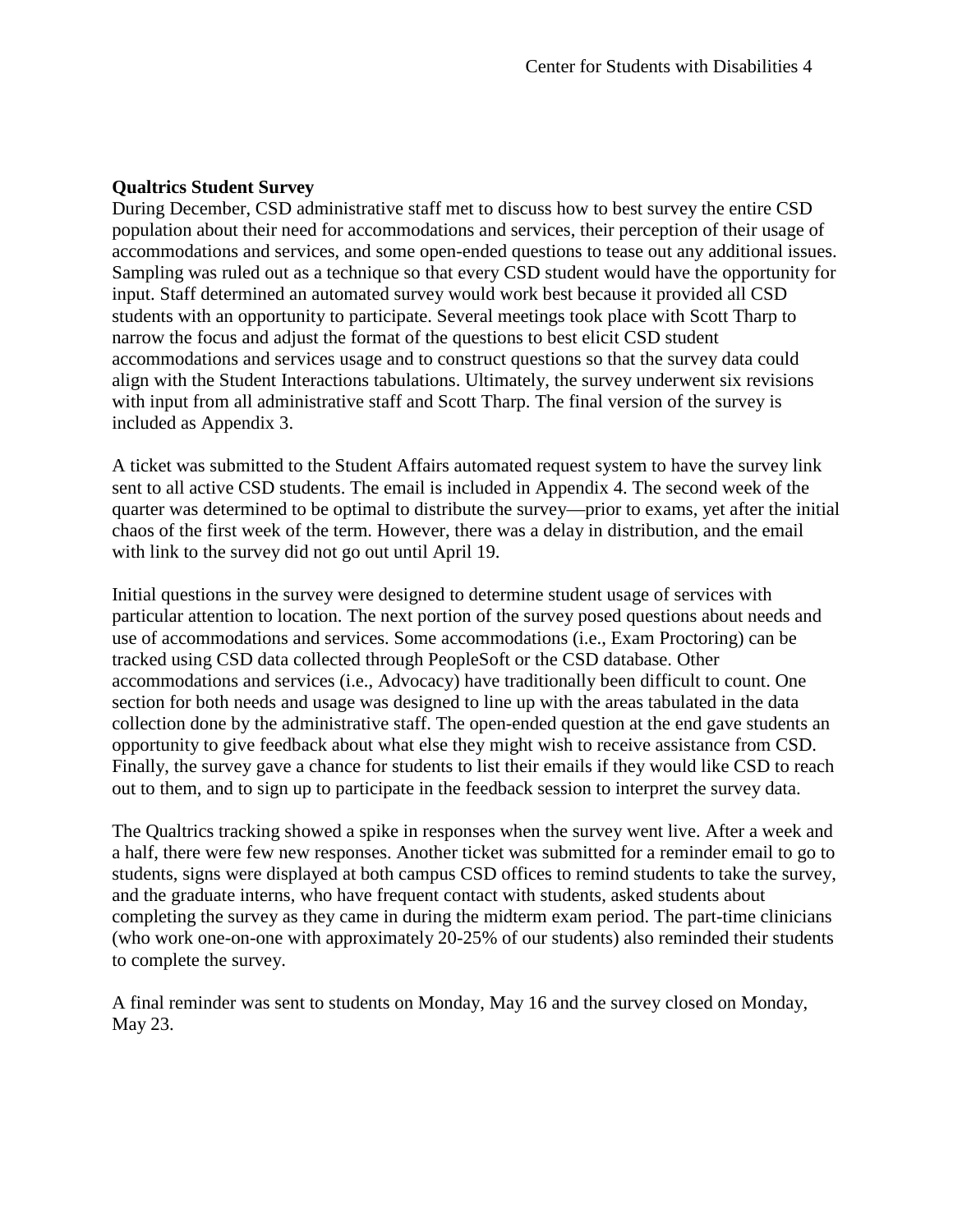### **Student Interpretations of Survey**

As part of the Qualtrics Survey, students were invited to participate in a face-to-face session to assist in interpretation of the survey results. Students indicated their interest by typing in their emails to be contacted for participation. Thirty-two students responded and were invited via email, and later phone follow-up to attend one of the two interpretation sessions held on May 25 and May 26 (One session was at LPC, the other at the Loop. Students chose location based on convenience and availability.) Students were asked to respond to the CSD resource email to RSVP.

A script for the interpretation sessions is attached in Appendix 5, as well as a consent form for students and facilitators to sign (Appendix 6).

Each student participant received a photocopy of the results of the Qualtrics survey. Each copy distributed was numbered to insure that all were returned at the end of the session. There was no identifying information about students who completed the survey. While enjoying the CSDprovided food, students discussed the results and their understanding of the responses, at times adding their own ideas to the conversation. At the Loop session on May 26, the entire session was audio recorded with a SmartPen while one staff member took notes. At the Lincoln Park session, two staff members took notes at the May 25 session.

# **Data Analysis**

# **Student Interactions Tabulation**

Excel sheets were created for the purpose of data input by Ryan Putzstuck, CSD Administrative Assistant. Data from the collection sheets was entered in Excel files, with one intern or administrative assistant entering all the sheets for each administrative staff member into identical Excel spreadsheets. The data was aggregated by campus and category response. Percentages were calculated for this report by Elisabeth Sullivan and Jennifer Spraggins.

#### **Qualtrics Survey**

The results of the Qualtrics survey were reviewed by the student volunteers and all of the administrative staff. The comparative numbers and percentages were generated by Elisabeth Sullivan and Beth Ann Bryant Richards and interpreted accordingly.

#### **Student Interpretations of Survey**

Student interpretations are summarized in the results section.

# **Participant Consent**

For the Student Interaction tally, no student consent was required since only the types of interaction, not particular student information, was being tracked. CSD administrators were tracking their time. For the Qualtrics survey, consent was obtained at the beginning of the survey (Appendix 3) For the student survey interpretation groups, consent forms were signed at the beginning of the sessions (Appendix 6).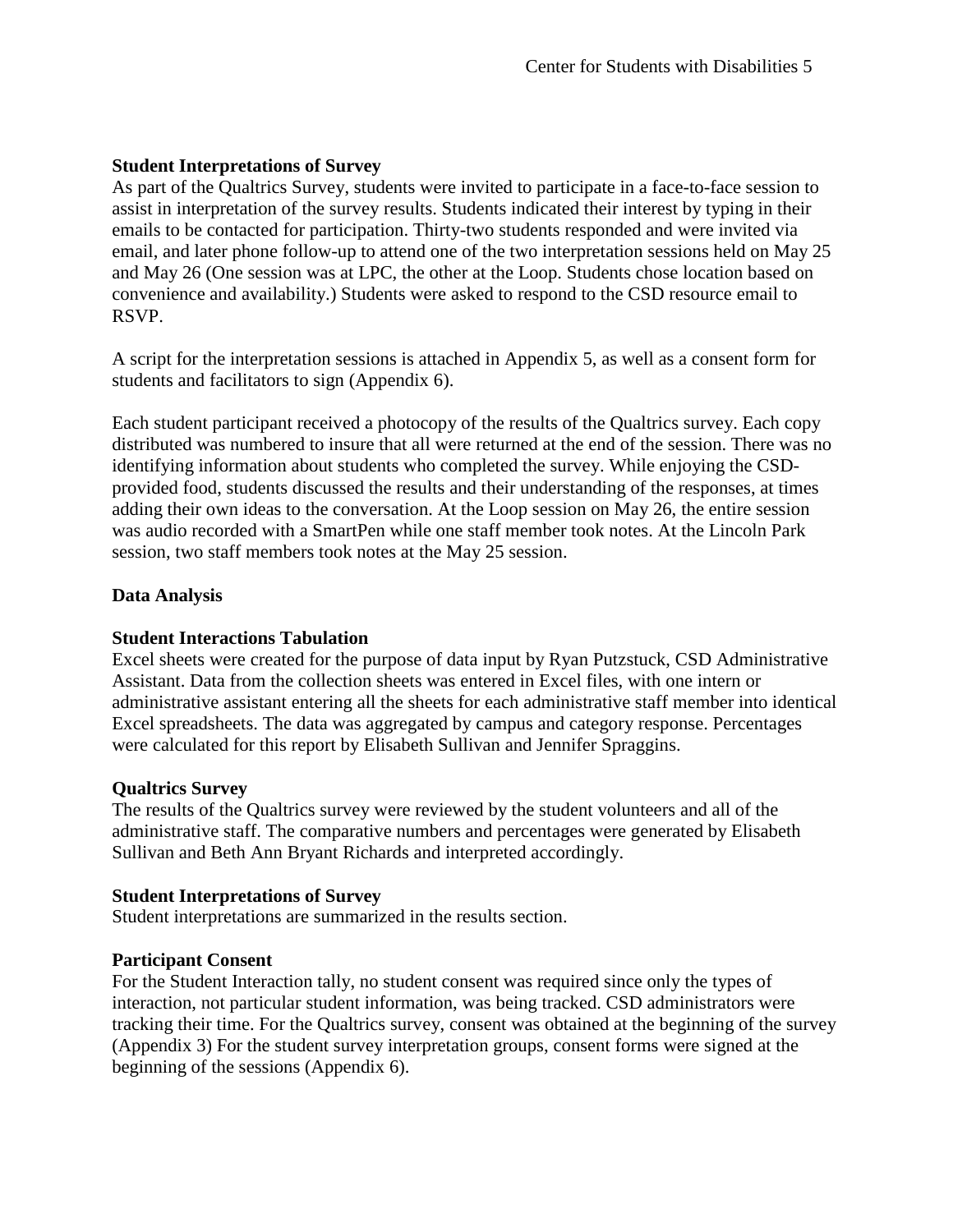# **V. Data & Results**

# **STUDENT INTERACTIONS TABULATION**

The data from the usage tracking yielded the following results (see the full table in Appendix 7a and 7b):

A total of 1724 service interactions were recorded over the ten-week period of winter quarter 2016. Some of these were a single episode with multiple interactions taking place; others were a single phone call, visit, or email thread. These interactions did **not** involve new student enrollment meetings (72) or clinician meetings (1825), or exam proctoring and related communication/arrangements (1067). The data for those interactions were tracked by other CSD systems.

Of the 1724 service interactions recorded, 567(33%) were with LPC staff, 1157(67%) were with Loop staff. The CSD population consisted of 899 students who were officially enrolled with CSD at the of end of winter quarter 2016. This included 497 Loop-based students and 402 LPCbased students.

Thirty-four percent of interactions were for academic coaching. Accommodations revision comprised 12% of the interactions. Advocacy with professors was another highly utilized area, with 18% of interactions identified as such. Career advising, post-DePaul planning and advocacy (e.g. supplying verification of accommodations to Law Board, FINRA, Graduate testing) made up 4% of overall activity. Course selection advising was an overall total of 7%. Consultations with CSD staff (including fellow administrators and clinicians) were 21% of activity. Fifteen percent of interactions involved consultation with other DPC partners (e.g., New Student and Family Engagement, UCS, DOS, Residence). Interactions related to Late Withdrawals were 4% overall and financial aid appeals 1% overall. Parent interactions comprised 1% of all interactions, but note that this does not include interactions related to new student enrollment meetings. Outside consultations (with therapists, providers) totaled less than 1%, as did the "Other" category. Ten percent of interactions were determined to be urgent, while two percent of interactions involved facilities. Overall, 15% of the interactions were compliance-based, and 69 of those compliance-based interactions involved a student with a clinician (17%). Four hundred four discrete students accounted for the 1724 interactions. Total interactions by students with clinician services were 413 (24%). Of the recorded interactions, 35% were face-toface, 18% were by phone, and 45% were by email.

# **QUALTRICS STUDENT SURVEY**

The second component of the data analysis is the results of the Qualtrics survey of CSD students for winter quarter 2016.

The 833 students active (taking classes and officially enrolled with CSD) for winter quarter 2016 were sent a survey link by email. (Six emails bounced back). Of the remaining group, 197 began the survey, and 145 completed it, for an 18% completion rate and a 24% response rate. See Appendix 8 for graphs of response data and actual responses to the qualitative questions.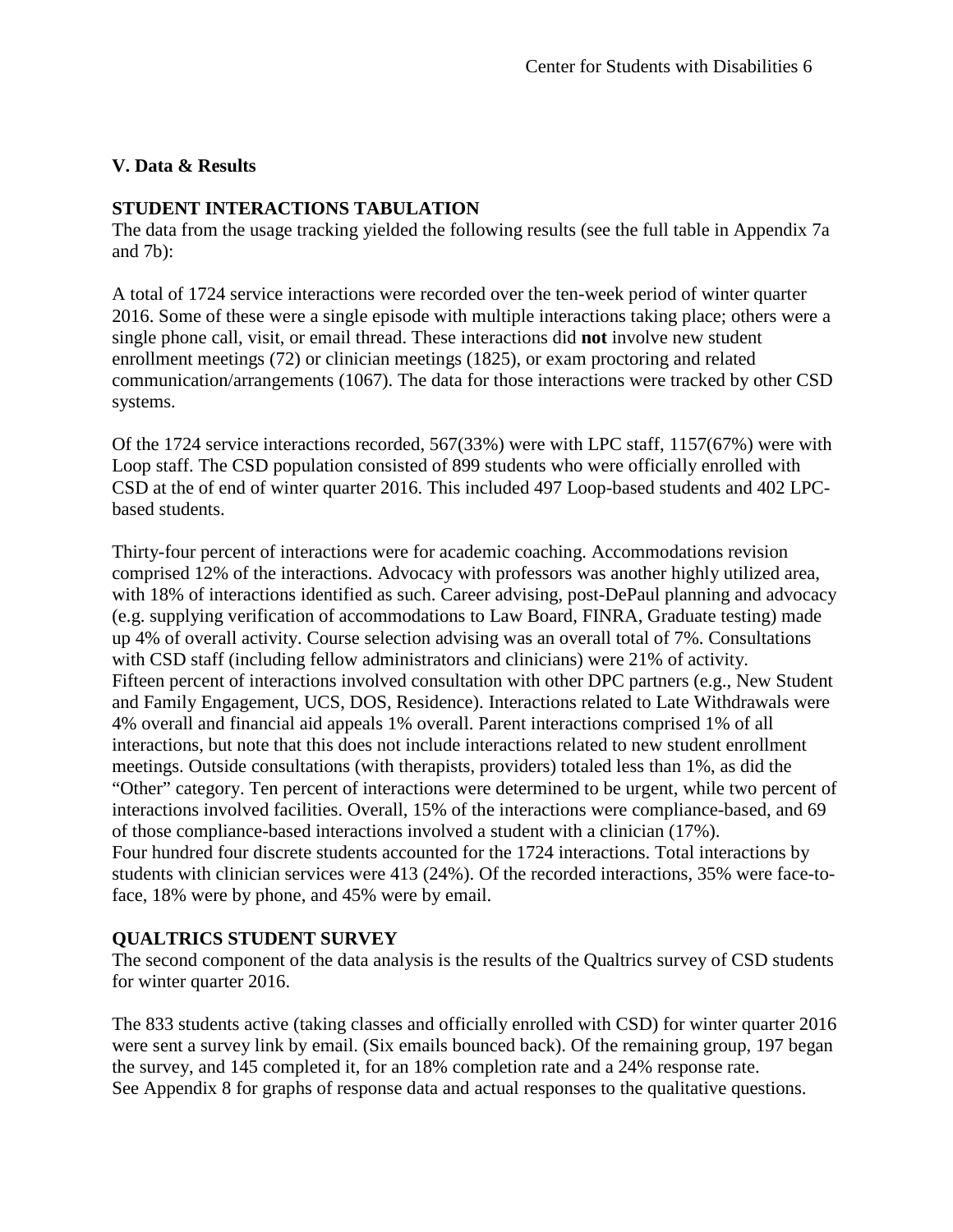One hundred sixty-seven students (86%) indicated they had interacted with CSD during winter quarter. Ninety-one of respondents indicated they had had an in-person interaction (61% LPC, 54% Loop). Ninety-six of LPC-interacting students and 82% of Loop-interacting students indicated that they were comfortable or very comfortable interacting in that setting, 1% (LPC) and 18% (Loop) were neutral, and there were three responses (2 LPC (3%), 1 Loop (1%) that somewhat disagreed. No respondents strongly disagreed.

Survey takers were asked to indicate what accommodations and services they needed and used as two separate questions. Results of these questions were generally within 3% of each other. The following were the results (need/use): Alternate format text (14%/12%); Captioning/Sign Language (2%/3%); Clinician Services (49%/49%); Priority Registration (80%/80%); Technology (e.g. Smart pen) (33%/36%); and Exam Proctoring at CSD (66%/65%).

Again, the needs/use figures were close—within four percentage points: Advocacy: (54%/52%); Career/Post DePaul Assistance: (22%/18%); Accommodation Changes: (27%/29%); Course Selection and Advising: (70%/67%); Late Withdrawal Assistance: (13%/16%); Physical Access/Housing issues: (7%/6%). Twenty-two percent versus twenty-four percent reported need/usage for an urgent consultation with CSD staff.

The qualitative portions of questions and observations of trends were interpreted by students in the last part of our assessment project. The student reports of needs and usage were higher for all categories than the coded records tracking interactions (see Table, Appendix 9).

Fifty percent of respondents indicated they used clinician services.

# **STUDENT INTERPRETATIONS OF SURVEY**

The final step of the assessment was working with student volunteers (solicited through the survey itself) to interpret the results of the survey. Three students attended the session at Lincoln Park on May 25 and four attended at the Loop on May 26. The purpose was to assist CSD staff in interpretation of the survey results.

Students reported that they agreed with the results of the survey in key areas. The use of priority registration and testing accommodations are seen by students as critical to their success. Students also report high satisfaction and positive outcomes from their use of advocacy and course selection advising. In terms of needs, students agreed that priority registration, testing accommodations and clinician services are at the top of their list of needs. Mirroring their responses to their usage, they see advocacy and course advising as top needs.

Students see the CSD offices on both campuses as a sanctuary. When asked about ways CSD could assist their overall DePaul experience, students said that they needed access to more opportunities for both socializing and support. The stigma of identifying oneself as a student with a disability remains a prevalent concern, and students say that being able to find peer support in a social setting would help relieve this anxiety and build networks. One student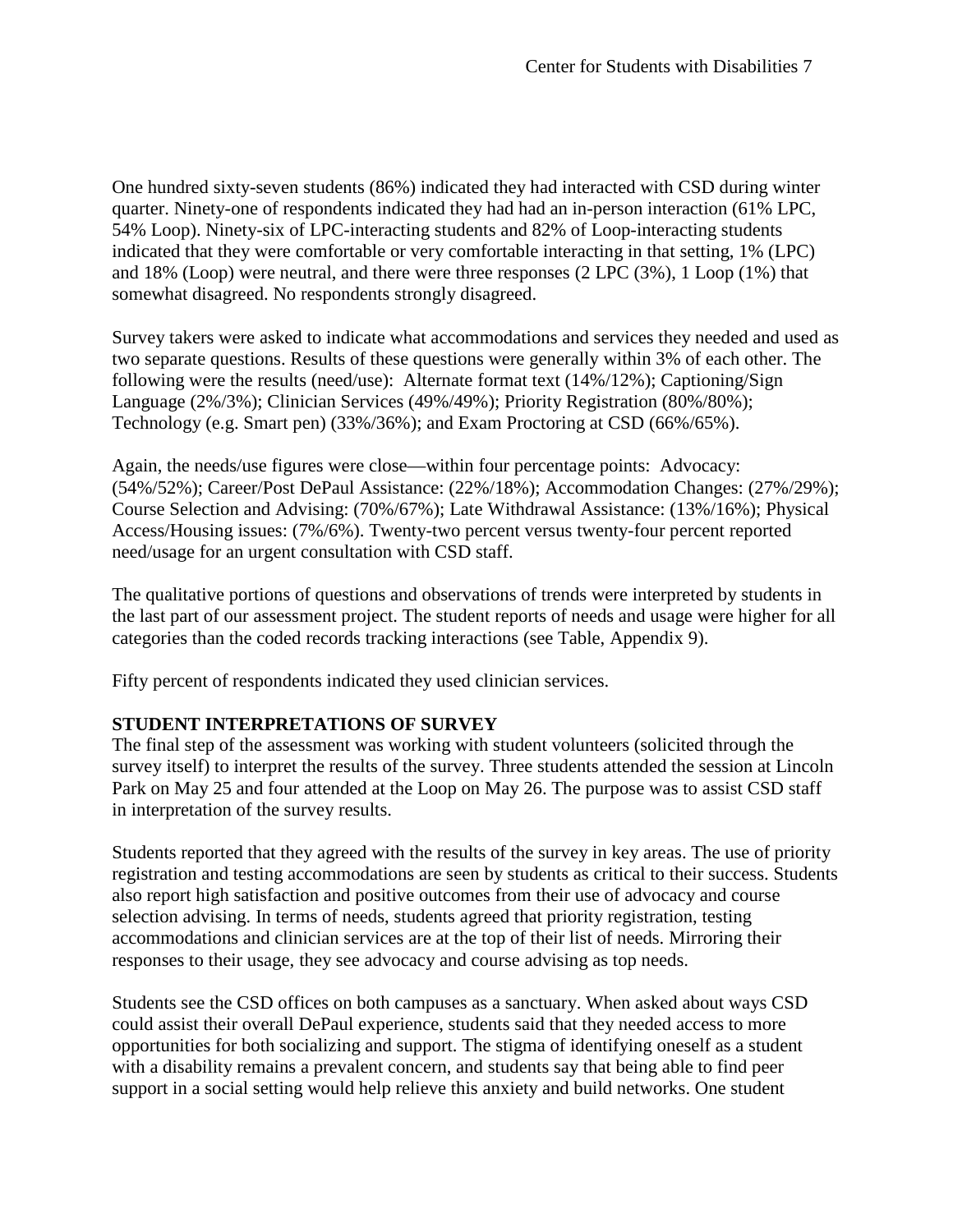mentioned the various groups that overlap with CSD, such as veterans groups and adult or older students. Several students felt that support groups would help many CSD students with ongoing issues they face during their time at DePaul. Another student said that he felt awkward when he first began going into the Loop office since it has a very "businesslike" feel, but that his comfort level improved drastically over time. One student mentioned the idea of creating a "CSD Cultural Center" (or CSD Club, CSD Buddy Program, Peer Support) to give students more of a sense of belonging. Another idea was to create the role of CSD Ambassadors to help get the word out about what kind of things qualify as disabilities and what CSD really offers students. Students also advocated for the concept of creating a physical space or location where students could gather, study, socialize, and offer support to one another.

Students also acknowledged that their professors have a lot to do with how easily or comfortably they access their accommodations. A student said that it was one thing for a professor to have the template statement in their syllabus about CSD and another thing if the professor actually talked genuinely about accommodations as if "it's an okay thing to do." Students discussed the difficulty of dealing with professors who are clearly annoyed with their request for testing accommodations. Students experience frustration around this, with one saying, "they don't know what I go through at home."

At least one student mentioned the concern with testing accommodations and how the tests should be able to be scheduled at any time of day, as the office hours could be constraining.

Students also reported feelings of concern regarding the amount of documentation required to enroll with CSD and the length of time it takes to get enrolled and access their accommodations. Students report that for first year students with disabilities, the transition to college can be very challenging, especially for those engaged in Immersion Week with Discover Chicago. At least one participant said that the Writing Center has been a source of concern because it can be difficult for students with disabilities to use the center the way it is set up since they feel judged and have to disclose their disabilities. The same student mentioned that the Writing Center not being open during Immersion Week was an issue, and suggested a partnership between CSD and the Writing Center.

Finally, students agreed there was need for assistance with job searching, resume and cover letter writing, help finding internships, and career assistance. This assistance should be specifically targeted to students with disabilities and the issues they deal with, such as when, if, and how to disclose their disability to potential or current employers.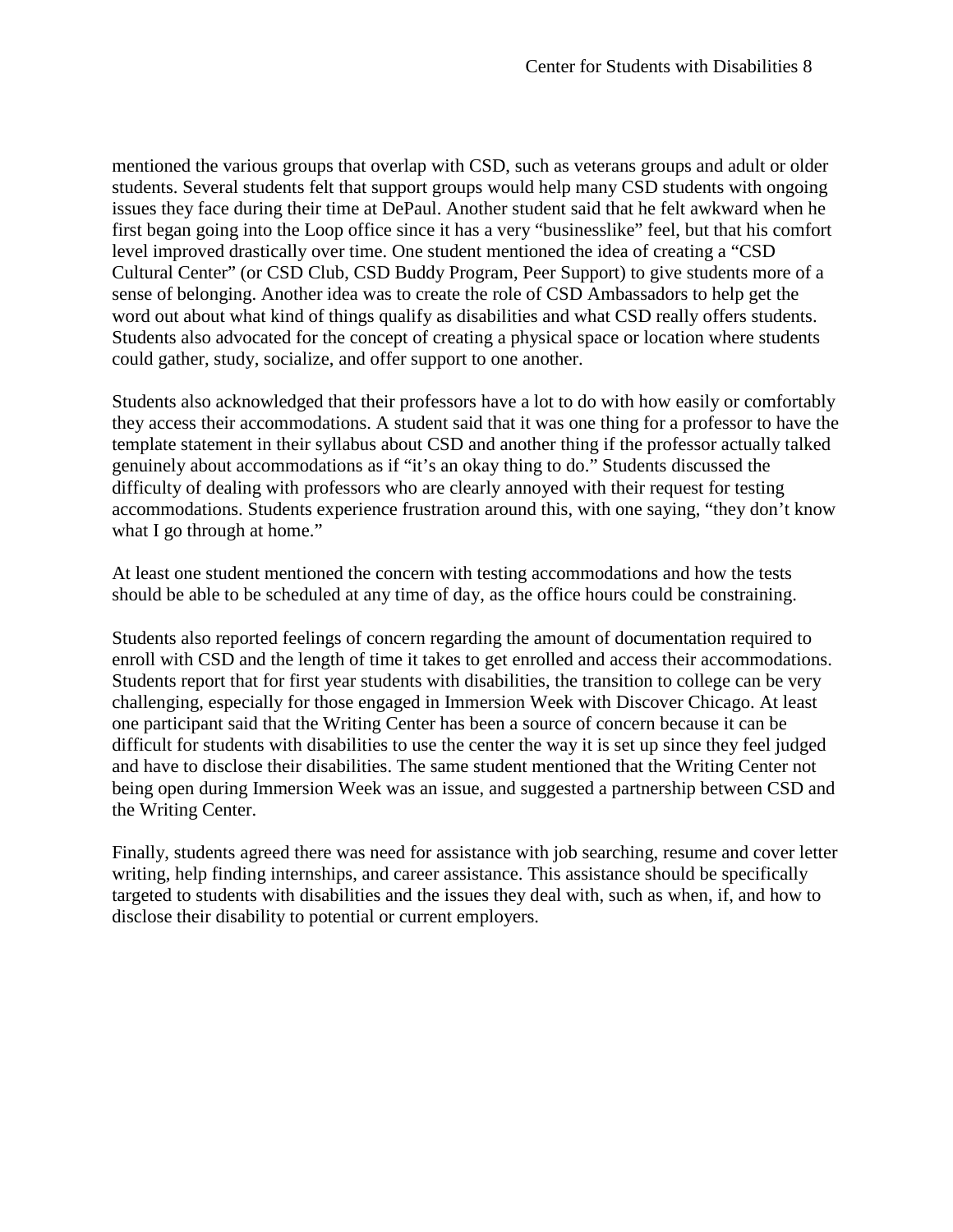# **Discussion & Interpretation of Results**

# **Key Findings**

-The bulk (71%) of CSD administrative staff interactive time (non-clinician, non- exam proctoring, non- enrollment) is spent on four key areas: Advocacy, Advising, Academic Coaching, and Accommodation revision.

-Student perception of needs and usage of area of support are much higher than that measured by administrative staff.

-The accommodations and services supplied by administrative staff are not duplicated by clinician services role. Accordingly, some students with clinicians will also have significant interactions with administrative staff (about 25% of interactions).

-Students are overwhelmingly satisfied with CSD services. One participant in the interpretation session said:

Thanks for even offering to have something like this. I have never, ever experienced this kind of helpfulness in my life. CSD is always trying to do better, get better, even wanting feedback from us. I never experienced anything like that coming from the City Colleges, I never experienced anything like this, so I appreciate you guys even considering us and asking for our feedback.

-Post-DePaul Career support, the subject of last year's assessment, continues to be an area of concern for students. It is perplexing to CSD staff however, in that previous programs directed to these areas did not have adequate participation to justify continuance.

-Results of the Student Interaction Tabulation show that a full 25% of the interactions were with students who concurrently receive clinician services. Given that these are often among the neediest of CSD students, it does make sense that they would be heavy utilizers of administrative time. Some of these interactions are doubtless for services that clinicians do not typically provide (such as support for a Financial Aid appeal). Other interactions occur because clinicians must escalate their student situations to administrative staff. This scenario happens when the situation spills over into time outside the regular term or day or becomes more complex or time consuming. Data support that 25% of the time spent by administrative staff is in assisting students already served by a clinician.

-Students reported unexpectedly high needs and usage rates in the Qualtrics survey. CSD students may be over reporting, perhaps remembering interactions from other quarters or responding to what they perceive to be a useful accommodation or service. Student numbers on their usage rate were about twice as high as what staff recorded. For urgent situations, CSD administrative staff may have a less reactive view of what an urgent situation is than do the students themselves.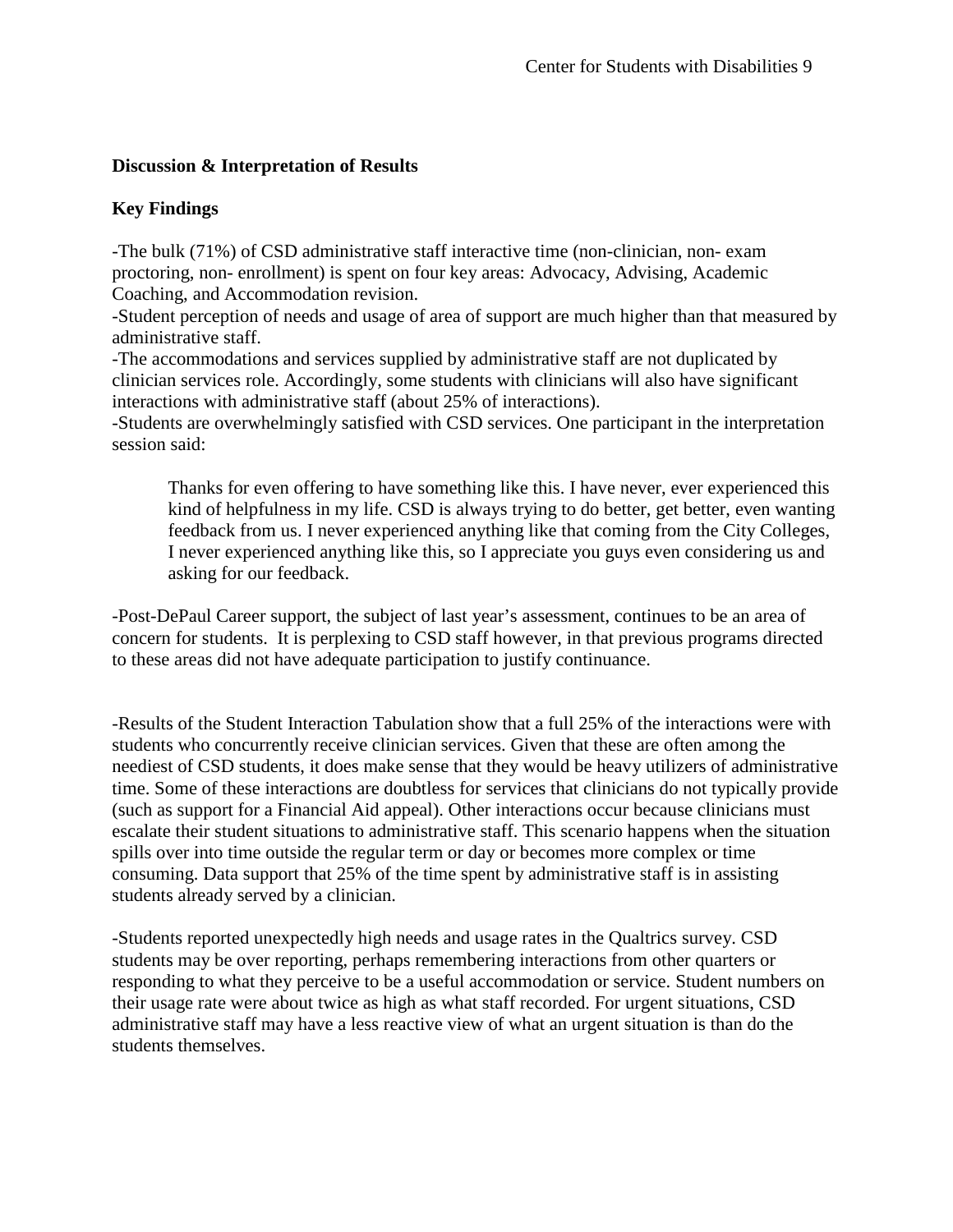There were some challenges that indubitably influenced our results. The large sample size and the decision to include all CSD students in the survey made the 24% response rate acceptable. Procedurally, there was some documented underreporting, especially at the outset of the data collection. Human error was of course present. For instance, in the completion of the data forms, one percent (25 forms out of a total of 1724) lacked information about the type of interaction that occurred. Though staff worked to norm interpretation and coding, the individual nature of interactions made consistency difficult. The participants of this assessment project acknowledge that these variance may have resulted in under or over reported tabulations. Participants are guarded yet optimistic that the overall summative data is representative of overall student utilization CSD services and accommodations

A number of other data driven considerations for variance in the tabulation data were presented as well. These are articulated in Appendix 10.

The results of the benchmark student needs and usage study for upcoming department assessment and establish a more up-to-date profile of CSD student usage for the division since the last usage studies were for the PLuS Program in 2006-2007 and 2007-2008.

# **Recommendations and Plans for Action Recommendations**

-The Loop office should create nameplates for the graduate interns and encourage them to more consistently introduce themselves by name.

*Based on the feedback from the Qualtrics survey comment section, where students at Lincoln Park know the names of the interns, making them feel more comfortable and welcome.*

- CSD should explore whether there are any time or labor efficiencies to be gained in the 4As: Advising, Academic coaching, Accommodations Revision and Advocacy. *These four interaction types represent the bulk of student interactions at CSD, not including exam proctoring and enrollment meetings.*

-Continue to address post-DePaul career concerns, perhaps with a different approach. *CSD programming in the recent past has addressed these concerns and suggestions. These programs included Career Club, which were discontinued due to lack of student participation.*

-In a future year study, focus an assessment on students who are enrolled with CSD but not using services.

*In the Qualtrics survey few students responded that they were not using CSD services, and the student discussion group reflected the viewpoints of those who did utilize CSD services.*

-Explore the feasibility of addressing CSD students' social concerns through looking into common space or activity options.

*In both the Qualtrics survey and the student discussion groups, a strong sentiment for having a social outlet for CSD students was expressed.*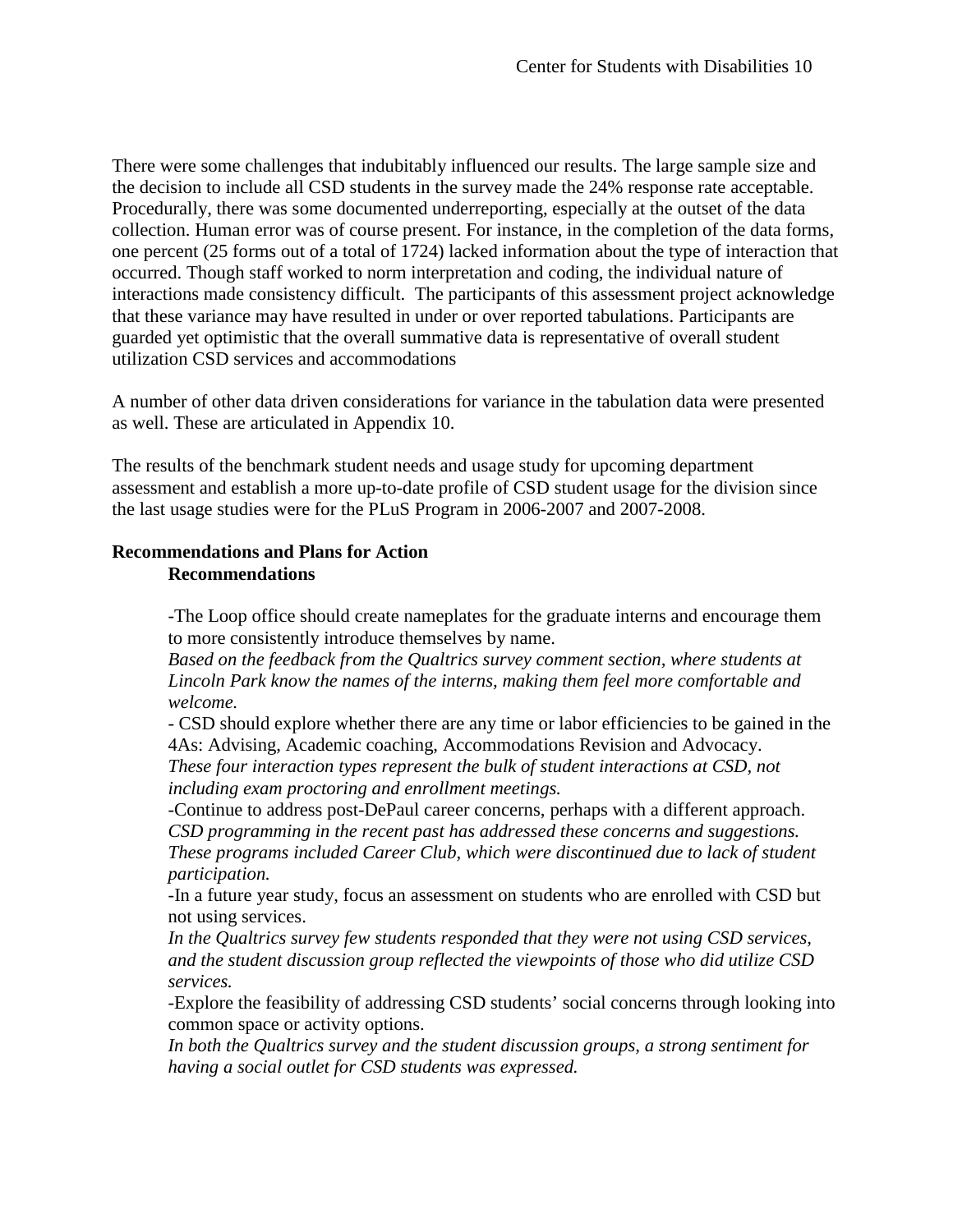-Explore partner relationships with the Writing Center and/or First Year Programs to address CSD student transition concerns. *This was a suggestion from the student discussion group.*

#### **Action Plan**

The first item can easily be implemented. The remaining items should be part of a larger discussion as a new director comes on board.

#### **Sharing the Results**

Generally, the results of the assessment report and the annual report are shared with CSD staff at our annual fall retreat. The results will also be shared with our colleagues in Student Affairs through the poster session in October. The incoming director will decide how and when to share with additional stakeholders. Information for students can be shared by creating a poster for each campus office to display when students return to campus in the fall.